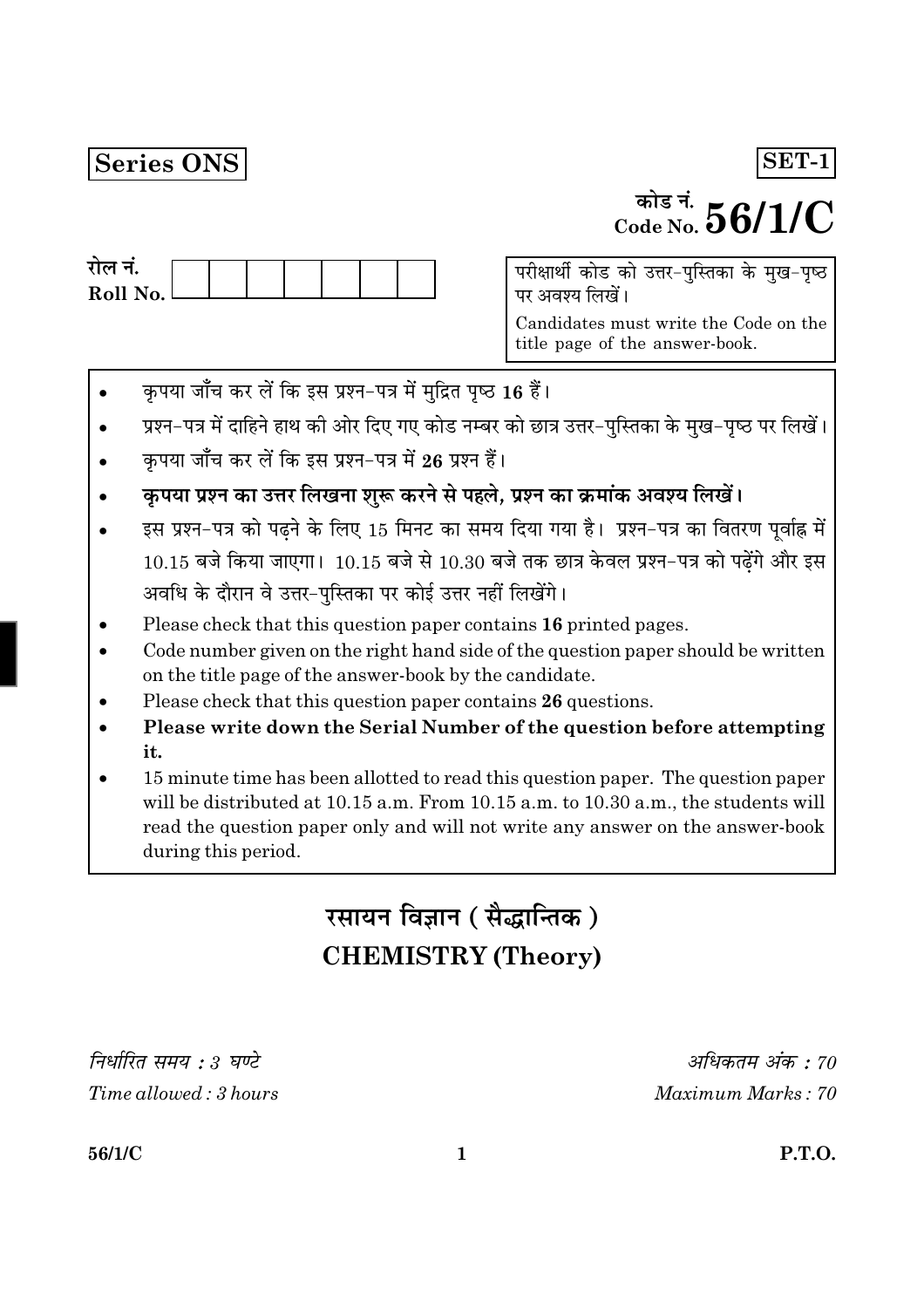## सामान्य निर्देश :

- म्पभी पृष्ठन अनिवार्य हैं।  $(i)$
- प्रश्न संख्या 1 से 5 तक अति लघु-उत्तरीय प्रश्न हैं और प्रत्येक प्रश्न के लिए 1 अंक है।  $(ii)$
- (iii) प्रश्न संख्या 6 से 10 तक लघ-उत्तरीय प्रश्न हैं और प्रत्येक प्रश्न के लिए 2 अंक हैं।
- प्रश्न संख्या 11 से 22 तक भी लघ-उत्तरीय प्रश्न हैं और प्रत्येक प्रश्न के लिए 3 अंक हैं।  $(iv)$
- प्रश्न संख्या 23 मुल्याधारित प्रश्न है और इसके लिए 4 अंक हैं।  $(v)$
- (vi) प्रश्न संख्या 24 से 26 तक दीर्घ-उत्तरीय प्रश्न हैं और प्रत्येक प्रश्न के लिए 5 अंक हैं।
- (vii) यदि आवश्यकता हो. तो लॉग टेबलों का प्रयोग करें। कैल्कलेटरों के उपयोग की अनमति **नहीं** है।

## **General Instructions:**

- $(i)$ All questions are compulsory.
- $(ii)$ Questions number 1 to 5 are very short answer questions and carry 1 mark each.
- $(iii)$ Questions number 6 to 10 are short answer questions and carry 2 marks each.
- Questions number 11 to 22 are also short answer questions and carry 3 marks each.  $(iv)$
- Question number 23 is a value based question and carry 4 marks.  $(v)$
- Questions number 24 to 26 are long answer questions and carry 5 marks each.  $(vi)$
- (vii) Use log tables, if necessary. Use of calculators is **not** allowed.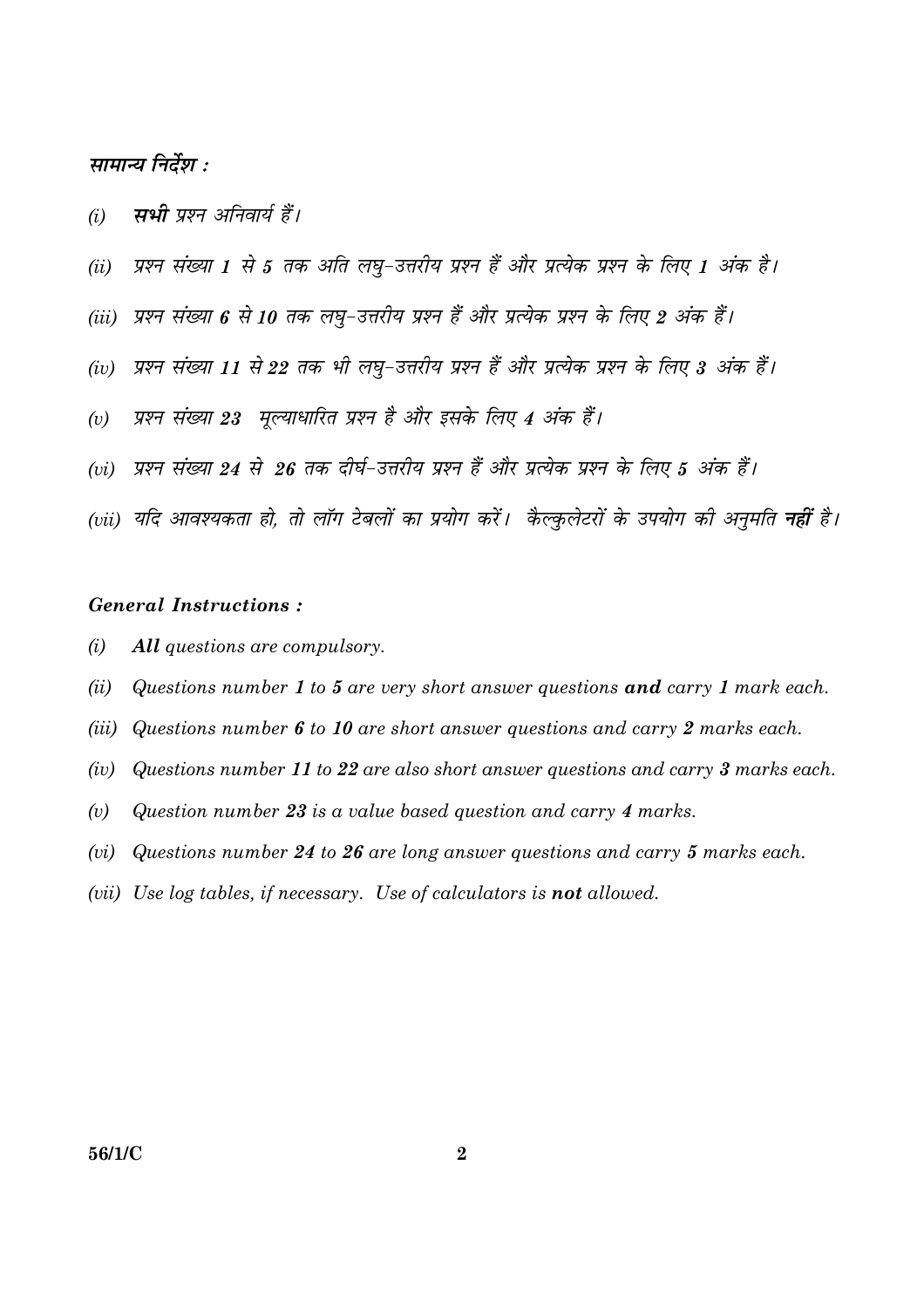यौगिक  $C_4H_9Br$  के एक ऐसे समावयवी की संरचना लिखिए जो  $S_N1$  अभिक्रिया के प्रति  $\mathbf{1}$  $1.$ सर्वाधिक क्रियाशील है।

Write the structure of an isomer of compound  $C_4H_9Br$  which is most reactive towards  $S_N1$  reaction.

 $Pb(NO<sub>3</sub>)$ 2 को गर्म करने पर एक भूरे रंग की गैस निकलती है जिसको ठंडा करने पर द्विलकीकरण  $2.$  $\mathbf{1}$ हो जाता है। गैस की पहचान कीजिए।

 $Pb(NO<sub>3</sub>)<sub>2</sub>$  on heating gives a brown gas which undergoes dimerization on cooling? Identify the gas.

- एक आणविक ठोस और एक आयनिक ठोस के उदाहरण दीजिए। 3.  $\mathbf{1}$ Give an example each of a molecular solid and an ionic solid.
- दिए गये यौगिक का आई.यू.पी.ए.सी. नाम दीजिए:  $\boldsymbol{4}$ .



Write the IUPAC name of the given compound:



कोलाइडी सॉल की स्थिरता का क्या कारण है? 5.

What is the reason for the stability of colloidal sols?

56/1/C

 $\mathbf{1}$ 

 $\mathbf{1}$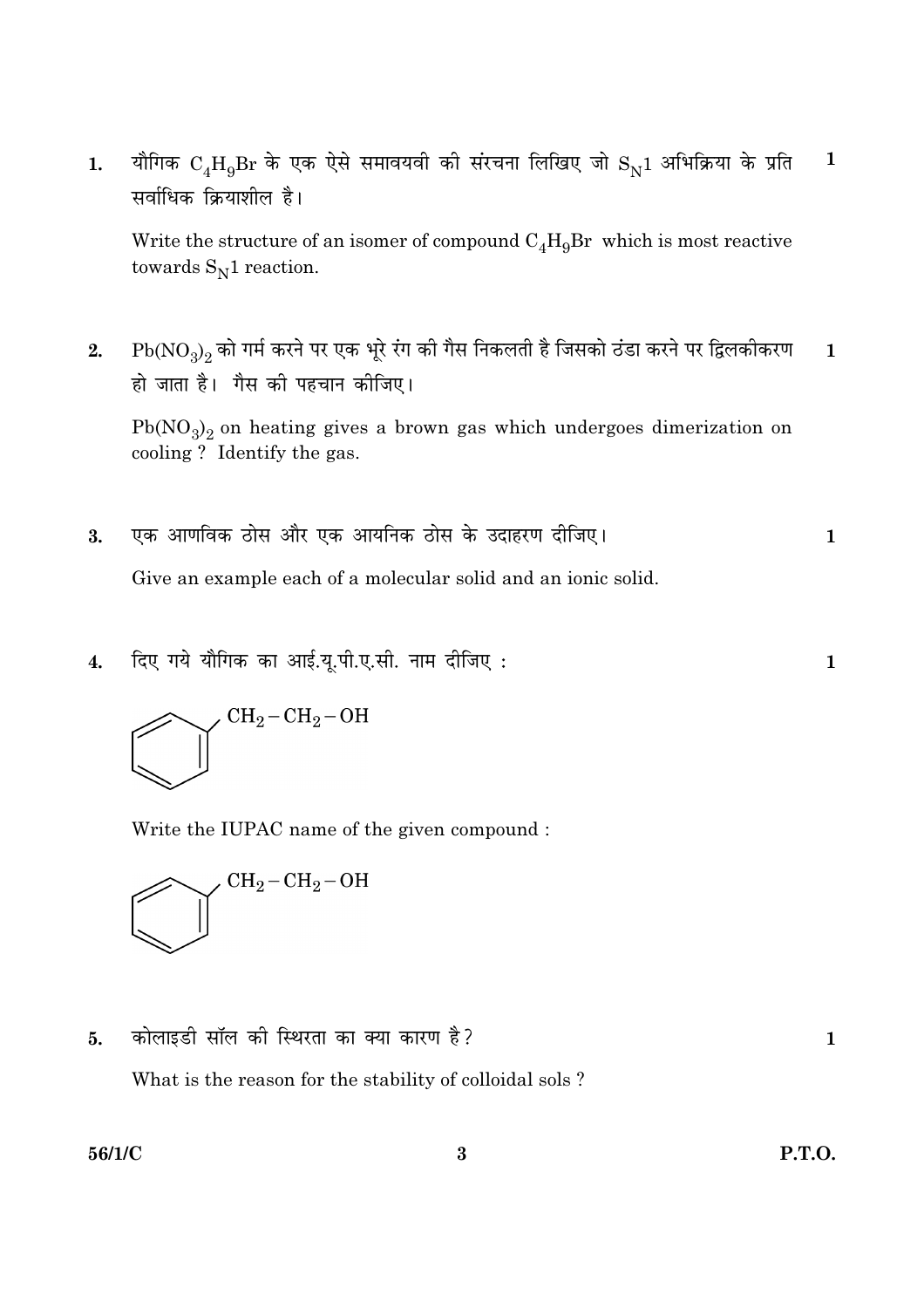- समान ताप पर गैस (A) अपेक्षाकृत गैस (B) के जल में अधिक घुलनशील है। इन दोनों  $\boldsymbol{2}$ 6.  $(i)$ गैसों में से किसका KH (हेनरी स्थिरांक) उच्चतर है और क्यों?
	- एक अनादर्श विलयन में किस प्रकार का विचलन, अधिकतम क्वथनांकी ऐजिओट्राप के  $(ii)$ निर्माण को दर्शाता है?
	- $(i)$ Gas  $(A)$  is more soluble in water than Gas  $(B)$  at the same temperature. Which one of the two gases will have the higher value of  $K_H$  (Henry's constant) and why?
	- In non-ideal solution, what type of deviation shows the formation of  $(ii)$ maximum boiling azeotropes?

 $\overline{2}$ 

- निम्न की संरचनायें लिखिए:  $\overline{7}$ .
	- $(i)$  $BrF_3$  (ii)  $KeF_4$

#### अथवा

क्या होता है जब :

- $\rm Fe^{3+}$  लवण के जलीय विलयन में से  $\rm SO_2$  को प्रवाहित किया जाता है ?  $(i)$
- (ii)  $XeF_4$  क्रिया करता है  $SbF_5$  के साथ?

Write the structures of the following:

 $BrF<sub>2</sub>$  $(iii)$   $XeF_4$  $(i)$ 

#### **OR**

What happens when:

- $\mathrm{SO}_2$  gas is passed through an aqueous solution  $\mathrm{Fe^{3+}}$  salt ?  $(i)$
- (ii)  $XeF_4$  reacts with  $SbF_5$ ?

## 56/1/C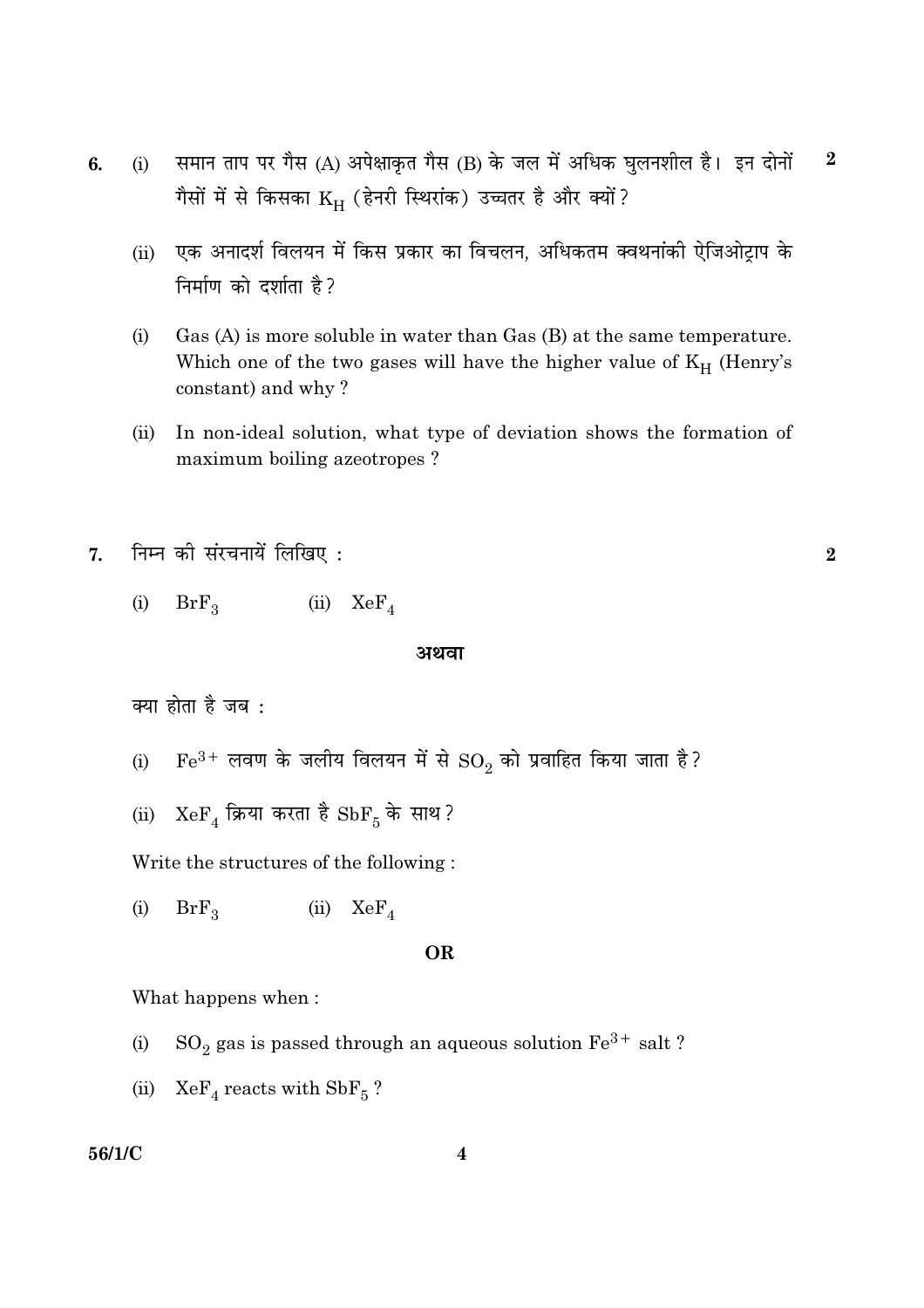- जब एक उपसह संयोजक यौगिक  $CoCl<sub>3</sub>.6NH<sub>3</sub>$  को  $AgNO<sub>3</sub>$  के साथ मिलाया जाता है तो  $\boldsymbol{2}$ 8. यौगिक के एक मोल के साथ AgCl के तीन मोल अवक्षेपित होते हैं। लिखिये:
	- कॉम्प्लेक्स का संरचना सूत्र  $(i)$
	- कॉम्प्लेक्स का आई.यू.पी.ए.सी. नाम  $(ii)$

When a coordination compound  $CoCl<sub>3</sub>.6NH<sub>3</sub>$  is mixed with AgNO<sub>3</sub>, 3 moles of AgCl are precipitated per mole of the compound. Write

- $(i)$ Structural formula of the complex
- (ii) IUPAC name of the complex

9. एक अभिक्रिया : 
$$
H_2 + Cl_2 \xrightarrow{hv} 2HCl
$$
 के लिये

दर $=k$ 

- इस अभिक्रिया की कोटि और आणविकता लिखिए  $(i)$
- $(ii)$  k की यूनिट लिखिए।

For a reaction :  $H_2 + Cl_2 \xrightarrow{hv} 2HCl$ 

 $Rate = k$ 

- $(i)$ Write the order and molecularity of this reaction.
- $(ii)$ Write the unit of k.

## 56/1/C

 $\overline{2}$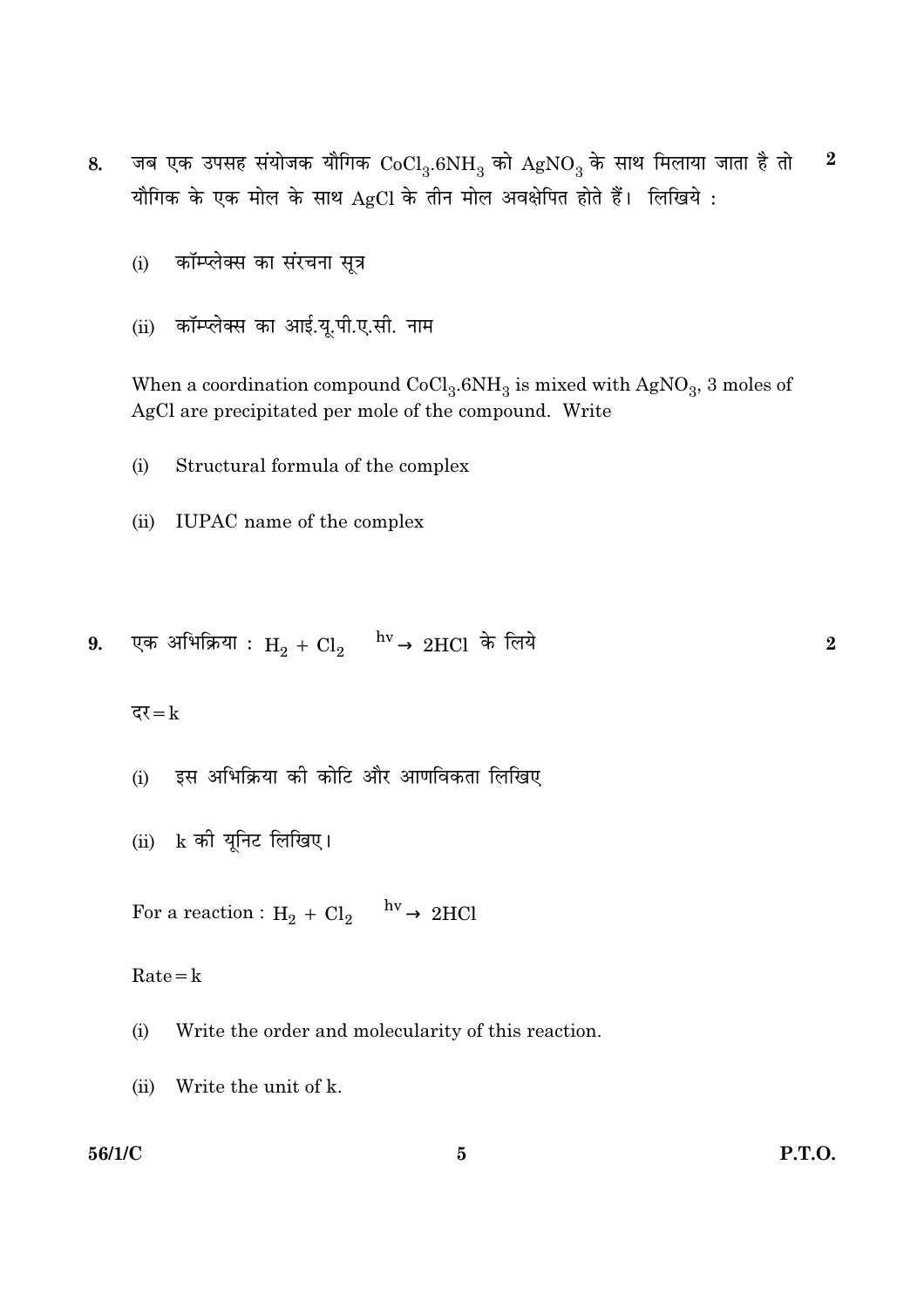10. निम्न अभिक्रियाओं से संबन्धित रासायनिक समीकरणों को लिखिए:

- हाफमैन-ब्रोमेमाइड अवनमनन अभिक्रिया  $(i)$
- कार्बिलैमीन अभिक्रिया  $(ii)$

Write the chemical equations involved in the following reactions:

- $(i)$ Hoffmann-bromamide degradation reaction
- (ii) Carbylamine reaction
- $500 \text{pm}$  कोर लम्बाई के साथ एक तत्व b.c.c. जालक में क्रिष्टलित होता है। तत्व का घनत्व  $11.$  $\mathbf{3}$  $7.5$ g cm $^{-3}$  हैं। तत्व के  $300$  g में कितने परमाण वर्तमान होते हैं?

An element crystallizes in a b.c.c. lattice with cell edge of 500pm. The density of the element is 7.5g cm<sup>-3</sup>. How many atoms are present in 300 g of the element?

12. प्रथम कोटि की उष्मीय विघटन अभिक्रिया के लिये निम्न आँकड़े पाये गये :

 $C_2H_5Cl(g) \rightarrow C_2H_4(g) + HCl(g)$ 

टोटल दाब/atm Time/sec

| $\Omega$ | 0.30 |
|----------|------|
| 300      | 0.50 |

दर स्थिरांक का परिकलन कोजिए।

(दिया गया:  $\log 2 = 0.301$ ,  $\log 3 = 0.4771$ ,  $\log 4 = 0.6021$ )

For the first order thermal decomposition reaction, the following data were obtained:

 $C_2H_5Cl(g) \rightarrow C_2H_4(g) + HCl(g)$ 

Time / sec Total pressure / atm

| $\Omega$ | 0.30 |
|----------|------|
| 300      | 0.50 |

Calculate the rate constant

(Given:  $log 2 = 0.301$ ,  $log 3 = 0.4771$ ,  $log 4 = 0.6021$ )

56/1/C

 $\bf{3}$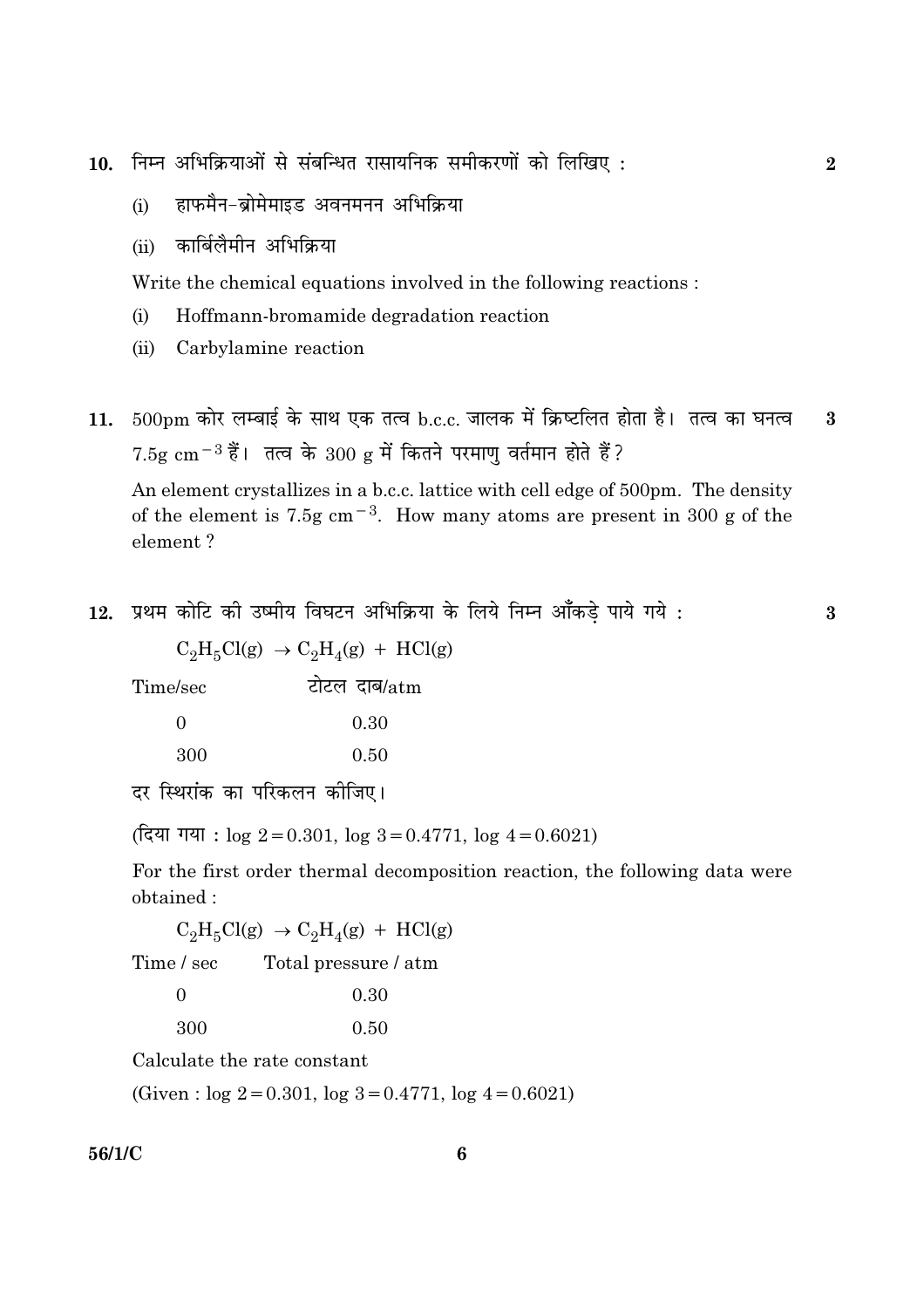- 13. निम्न पदों को परिभाषित कीजिए:
	- लायोफिलिक कोलाइड  $(i)$
	- जीटा विभव  $(i)$
	- (iii) संगुणित कोलाइड

Define the following terms:

- Lyophilic colloid  $(i)$
- (ii) Zeta potential
- (iii) Associated colloids
- निकल के परिष्करण की विधि का नाम दीजिए। 14.  $(i)$

 $\bf{3}$ 

 $\bf{3}$ 

- ऐलुमीनियम के निष्कर्षण में क्रायोलाइट की क्या भूमिका होती है?  $(ii)$
- (iii) आयरन आक्साइड से आयरन के निष्कर्षण में चूने के पत्थर की क्या भूमिका होती है?
- $(i)$ Name the method of refining of nickel
- What is the role of cryolite in the extraction of aluminium?  $(ii)$
- (iii) What is the role of limestone in the extraction of iron from its oxides?
- जब  $MgSO_4$  (M = 120 g mol<sup>-1</sup>) के 4 g को 100 g जल में घुलाया जाता है तब प्राप्त  $\overline{\mathbf{3}}$ 15. विलयन के क्वथनांक का परिकलन कोजिए, यह मानकर चलिए कि  ${\rm MgSO}_4$  का पूर्णत: आयनीकरण हो जाता है।

(K<sub>b</sub> जल के लिये = 0.52 K kg mol<sup>-1</sup>)

Calculate the boiling point of solution when 4 g of  ${\rm MgSO_4}$  (M=120 g mol<sup>-1</sup>) was dissolved in 100 g of water, assuming  $MgSO_4$  undergoes complete ionization.

( $K_h$  for water = 0.52 K kg mol<sup>-1</sup>)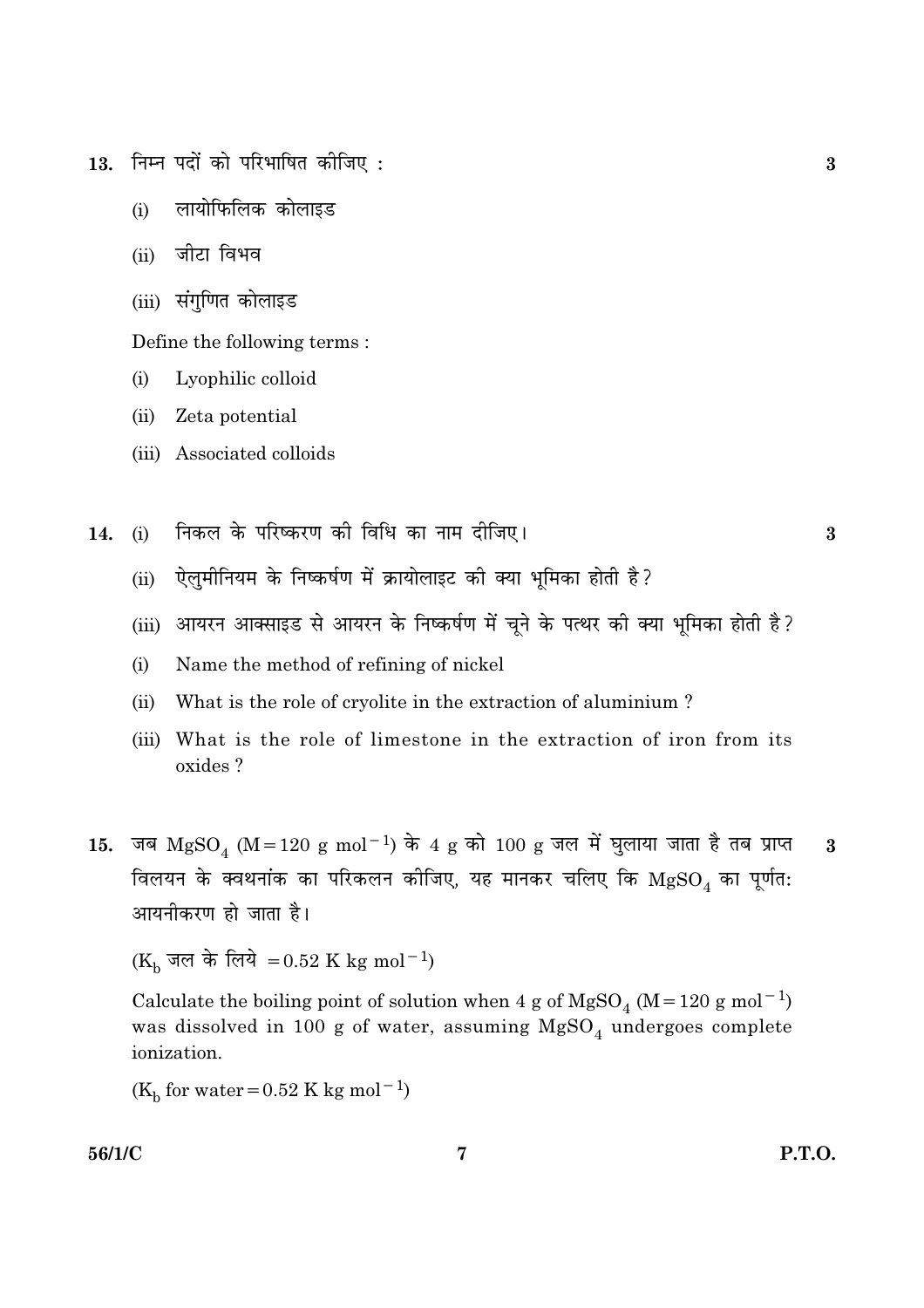16. कारण दीजिए:

- $\mathrm{SO}_2$  एक अपचायक है जबकि  $\mathrm{TeO}_2$  एक उपचायक है।  $(i)$
- (ii) नाइट्रोजन पेन्टाहैलाइड नहीं बनाता है।
- (iii)  $I_2$  की अपेक्षा ICl अधिक क्रियाशील है।

Give reasons:

- $SO_2$  is reducing while  $TeO_2$  is an oxidizing agent.  $(i)$
- $(ii)$ Nitrogen does not form pentahalide.
- (iii) ICl is more reactive than  $I_2$ .
- 17. निम्न अभिक्रियाओं में प्रत्येक का अंतिम उत्पाद लिखिए:

 $CH<sub>3</sub>$  $(a)$  $CH_3-\overset{\circ}{C}-O-CH_3+HI \longrightarrow$  $CH<sub>3</sub>$ (b)  $CH_3-CH_2-CH-CH_3 \xrightarrow{Cu/573K}$ **OH** 

(c) 
$$
C_6H_5-OH \xrightarrow{\text{(i) CHCl}_3 + \text{aq.NaOH}}
$$

56/1/C

 $\bf{3}$ 

 $\bf{3}$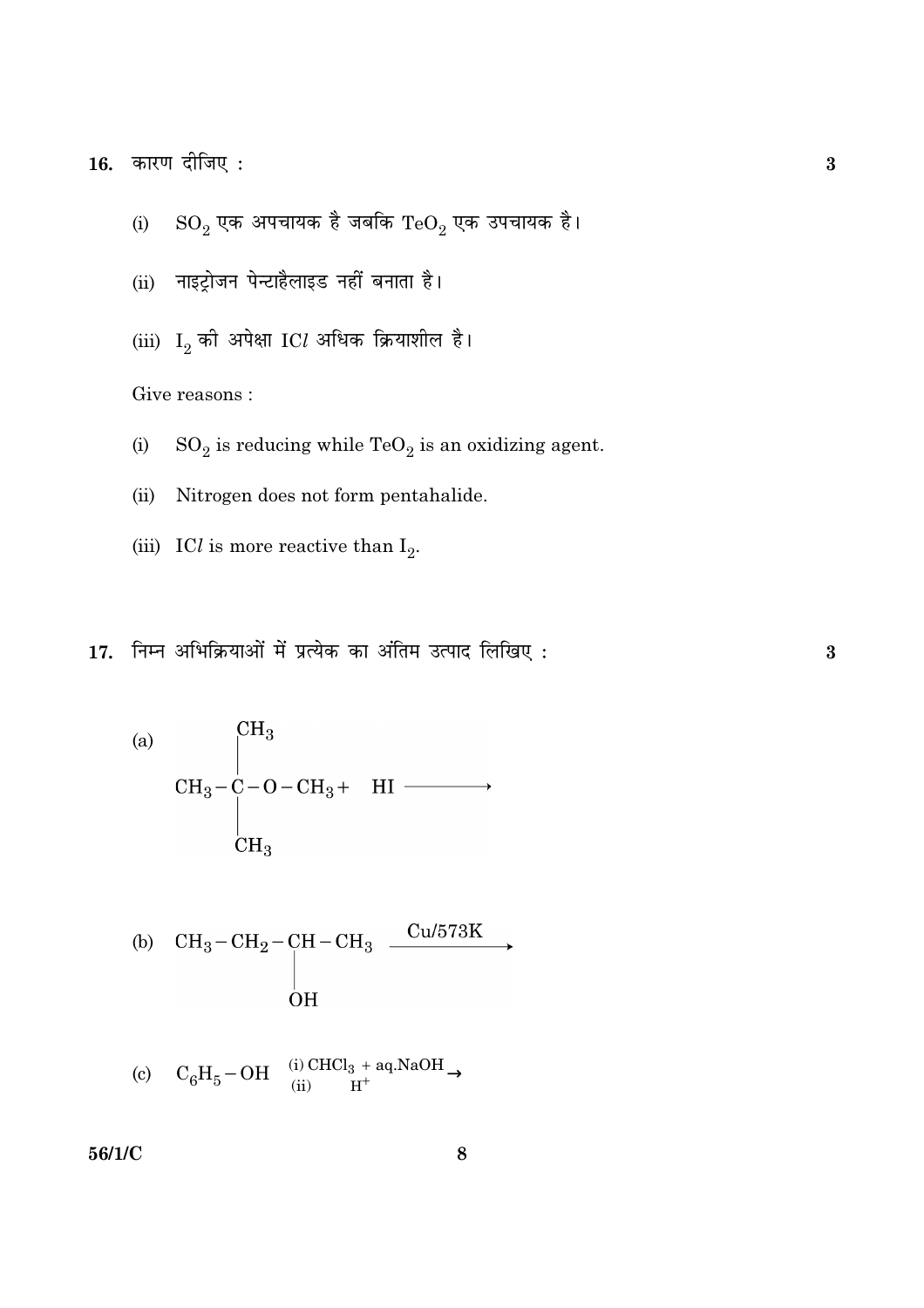Write the final product (s) in each of the following reactions :

(a) 
$$
CH_3-C-O-CH_3+
$$
 HI  $\longrightarrow$   
\n $CH_3$   
\n $CH_3$   
\n $CH_3$ 

(b) 
$$
\begin{array}{ccc}\n\text{CH}_3-\text{CH}_2-\text{CH}-\text{CH}_3 & \xrightarrow{\text{Cu/573K}} \\
\downarrow & & \\
\text{OH} & & \n\end{array}
$$

(c) 
$$
C_6H_5-OH \xrightarrow{\text{(i) CHCl}_3 + \text{aq.NaOH}}
$$

18. निम्न के कारणों को दीजिए:

ऐनिलीन फ्राइडेल-क्रैफ्ट अभिक्रिया नहीं देता है।  $(i)$ 

जलीय विलयन में  ${\rm (CH_3)_3}$  N की अपेक्षा  ${\rm (CH_3)_2}$  NH अधिक क्षारीय है।  $(ii)$ 

(iii) टर्शियरी एमीनों की अपेक्षा प्राइमरी ऐमीनों के क्वथनांक उच्चतर होते हैं।

Give reasons for the following:

Aniline does not undergo Friedal-Crafts reaction.  $(i)$ 

 ${\rm (CH_3)_2}$  NH is more basic than  ${\rm (CH_3)_3}$  N in an aqueous solution.  $(ii)$ 

(iii) Primary amines have higher boiling point than tertiary amines.

## 56/1/C

 $\bf{3}$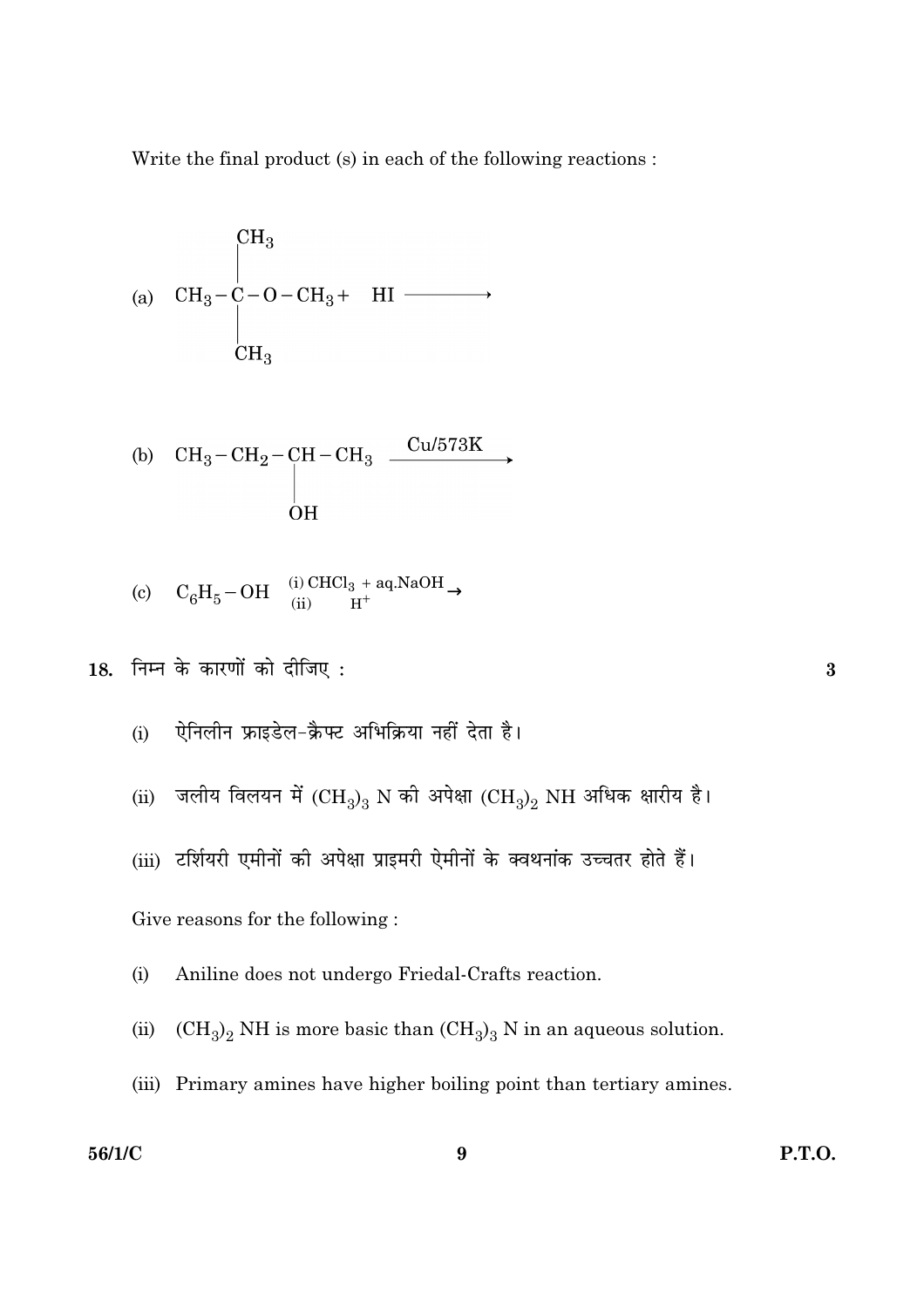आप कैसे रूपांतरित करेंगे: 19.

- क्लोरोबेन्जीन को बाईफेनिल में  $(i)$
- (ii) प्रोपीन को 1- आयडोप्रोपेन में
- (iii) 2-ब्रोमोब्युटेन को ब्युट-2-ईन में

#### अथवा

निम्न में मुख्य उत्पादों को लिखिए :



(ii) 
$$
2CH_3 - CH - CH_3 \frac{Na}{dry \text{ }other}
$$

(iii) 
$$
CH_3-CH_2-Br \xrightarrow{AgCN}
$$
 ?

How do you convert :

- Chlorobenzene to biphenyl  $(i)$
- $(ii)$ Propene to 1-iodopropane
- (iii) 2-bromobutane to but-2-ene

#### **OR**

Write the major product(s) in the following :



56/1/C

10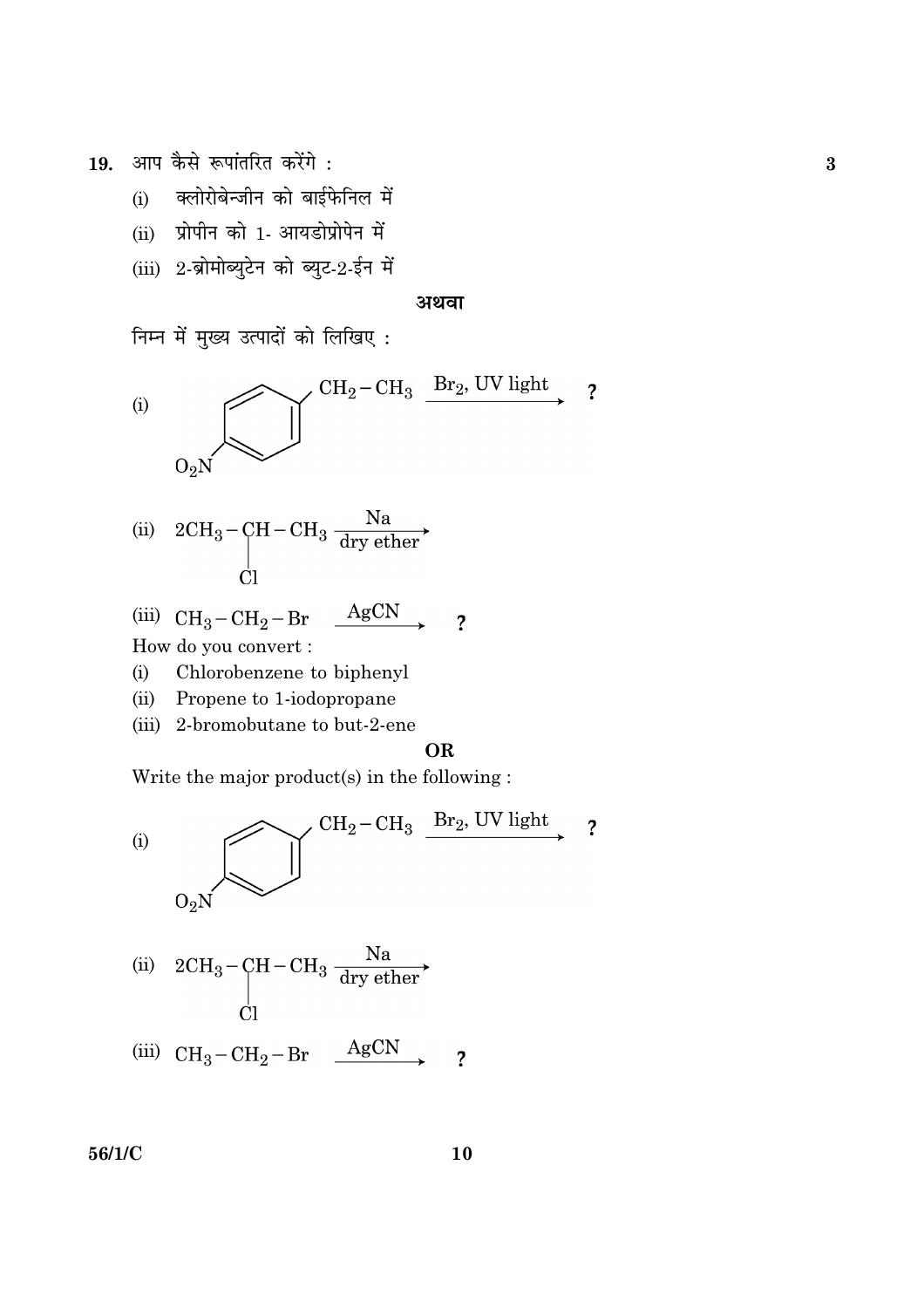रबर के वल्कनीकरण में सल्फर की क्या भमिका होती है? 20.  $(i)$ 

(ii) निम्न बहुलक में एकलकों की पहचान कीजिए:



- (iii) उनके अंतर्आणविक बल के आधार पर निम्न बहलकों को व्यवस्थित कीजिए: टेरीलीन, पालीथीन, नीओप्रीन
- $(i)$ What is the role of Sulphur in the vulcanization of rubber?
- Identify the monomers in the following polymer:  $(ii)$



(iii) Arrange the following polymers in the increasing order of their intermolecular forces:

Terylene, Polythene, Neoprene

स्टार्च और सेलुलोस के बीच के संरचनात्मक अंतर को लिखिए।  $(i)$ 21.

- न्युक्लिक अम्ल में किस प्रकार का लिंकेज वर्तमान होता है?  $(ii)$
- रेशेदार प्रोटीन और गोलाकार प्रोटीन के लिये प्रत्येक के एक एक उदाहरण दीजिए।  $(iii)$
- Write the structural difference between starch and cellulose.  $(i)$
- What type of linkage is present in Nucleic acids?  $(ii)$
- (iii) Give one example each for fibrous protein and globular protein.

### 56/1/C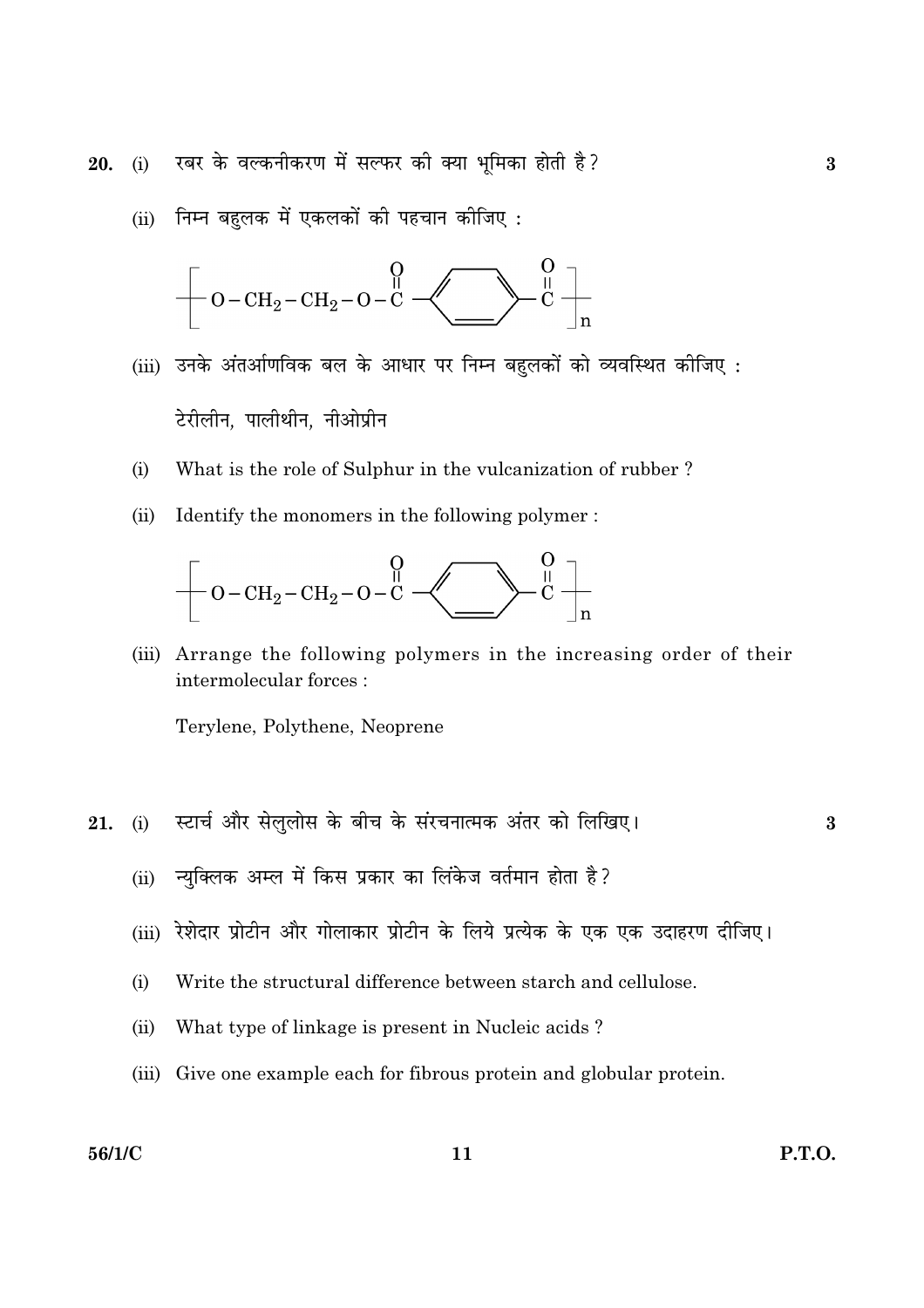- कॉम्प्लेक्स [Fe(H<sub>2</sub>O)<sub>6</sub>]<sup>3+</sup> के लिए संकरण, चुम्बकीय व्यवहार और स्पिन लिखिए।  $\bf{3}$ 22.  $(a)$ (प.सं.  $Fe = 26$ )
	- कॉम्प्लेक्स [Pt(en), $Cl_2$ ] $^{2+}$  का एक ज्योमितीय समावयवी लिखिए जो प्रकाशकीय निष्क्रिय  $(b)$ हो ।
	- For the complex  $[Fe(H<sub>2</sub>O)<sub>6</sub>]^{3+}$ , write the hybridization, magnetic (a) character and spin of the complex. (At. number:  $Fe = 26$ )
	- Draw one of the geometrical isomers of the complex  $[Pt(en)_2Cl_2]^2$ <sup>+</sup> which (b) is optically inactive.
- अत्यंत व्यस्तता के कारण श्रीमान् सिंह दोपहर में सड़ा हुआ खाना खाने लगे और धीरे धीरे  $\overline{\mathbf{4}}$ 23. अनियमित रूप से ऐसे ही खान का आदत पड़ गई। एक दिन उन्हें छाती में जोर का दर्द हुआ और वे गिर पड़े। मि.सिंह के एक नजदीकी मित्र श्री. खन्ना जी उन्हें डॉक्टर के पास ले गये। डाक्टर ने उनकी जाँच की और पाया कि मि. सिंह ऐसीडीटी से पीडि़त हैं मि.खन्ना ने उन्हें घर की बनी चीजें खाने की और साथ ही योगासन योग और शारीरिक व्यायाम करने की सलाह दी। अपने मित्र की सलाह के अनुसार मि.सिंह काम करने लगे और थोडे ही दिन में बेहतर महसस करने लगे।

उपरोक्त को पढकर निम्न के उत्तर दीजिए:

- मि.खन्ना में किन मल्यों (कम से कम दो) को दर्शाया?  $(i)$
- ऐन्टाएसिड क्या है? एक उदाहरण दीजिए।  $(i)$
- (iii) क्या ऐन्टाएसिड अधिक दिन तक लेना चाहिए? कारण बतलाइए।

Due to hectic and busy schedule, Mr. Singh started taking junk food in the lunch break and slowly became habitual of eating food irregularly to excel in his field. One day during meeting he felt severe chest pain and fell down. Mr. Khanna, a close friend of Mr. Singh. took him to doctor immediately. The doctor diagnosed that Mr. Singh was suffering from acidity and prescribed some medicines. Mr. Khanna advised him to eat home made food and change his lifestyle by doing yoga, meditation and some physical exercise. Mr. Singh followed his friend's advice and after few days he started feeling better.

After reading the above passage, answer the following:

- What are the values (at least two) displayed by Mr. Khanna?  $(i)$
- What are antacids? Give one example.  $(ii)$
- (iii) Would it be advisable to take antacids for a long period of time? Give reason.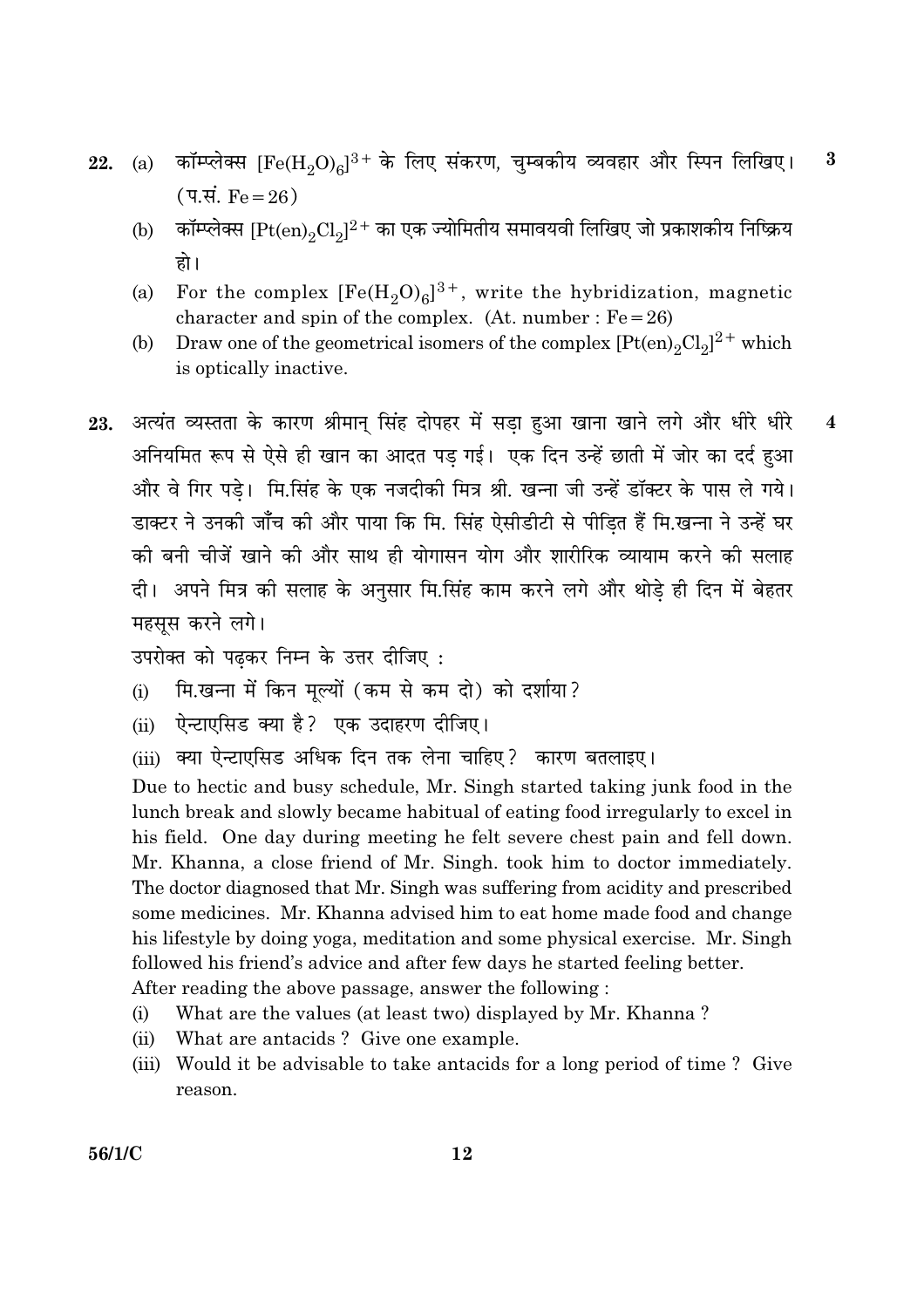24. (a) निम्न अभिक्रिया के लिये 298K पर  $E^{\circ}_{cell}$  का परिकलन कीजिए:  $2\text{Al}(s) + 3\text{Cu}^{2+}(0.01\text{M}) \rightarrow 2\text{Al}^{3+}(0.01\text{M}) + 3\text{Cu}(s)$ 

दिया गया :  $E_{cell} = 1.98$  V

A और B के E° मानों का उपयोग करते की लोहे पर जंग लगने से बचाने के लिए किसका  $(b)$ लेपन सही होगा और क्यों? [ $E^{\circ}$ ( $Fe^{2+}/Fe$ ) = -0.44V] दिया गया :  $E^{\circ}(A^{2+}/A) = -2.37V$  :  $E^{\circ}$   $(B^{2+}/B) = -0.14V$ 

#### अथवा

(a) CH<sub>3</sub>COOH के 0.001 mol L<sup>-1</sup> विलयन की चालकता 3.905×10<sup>-5</sup> S cm<sup>-1</sup> है। इसकी मोलर चालकता और विघटन डीग्री (a) का परिकलन कीजिए।

 $\int$  τ $\pi$  τισπ λ<sup>0</sup> (H<sup>+</sup>) = 349.6 S cm<sup>2</sup> mol<sup>-1</sup> और λ<sup>0</sup> (CH<sub>2</sub>COO<sup>-</sup>) = 40.9 S cm<sup>2</sup> mol<sup>-1</sup>

- (b) विद्युत्रासायनिक सेल को परिभाषित कीजिए। क्या होता है जब विद्युत रासायनिक सेल के  $E_{cell}^{\circ}$  से लगाया गया बाह्य विभव अधिकतर हो जाता है?
- Calculate  $E_{cell}^{\circ}$  for the following reaction at 298K:  $(a)$  $2\text{Al}(s) + 3\text{Cu}^{2+}(0.01\text{M}) \rightarrow 2\text{Al}^{3+}(0.01\text{M}) + 3\text{Cu}(s)$ Given:  $E_{cell} = 1.98 V$
- Using the  $E^{\circ}$  values of A and B, predict which is better for coating the  $(b)$ surface of iron  $[E^{\circ}(Fe^{2+}/Fe) = -0.44V]$  to prevent corrosion and why? Given:  $E^{\circ}(A^{2+}/A) = -2.37V$ :  $E^{\circ} (B^{2+}/B) = -0.14V$

#### OR.

The conductivity of 0.001 mol  $L^{-1}$  solution of  $CH_3COOH$  is  $(a)$  $3.905 \times 10^{-5}$  S cm<sup>-1</sup>. Calculate its molar conductivity and degree of dissociation  $(\alpha)$ .

Given  $\lambda^0$  (H<sup>+</sup>) = 349.6 S cm<sup>2</sup> mol<sup>-1</sup> and  $\lambda^0$  (CH<sub>3</sub>COO<sup>-</sup>) = 40.9 S cm<sup>2</sup> mol<sup>-1</sup>

 $(b)$ Define electrochemical cell. What happens if external potential applied becomes greater than  $E^{\circ}_{\;\;cell}$  of electrochemical cell ?

56/1/C

 $\overline{5}$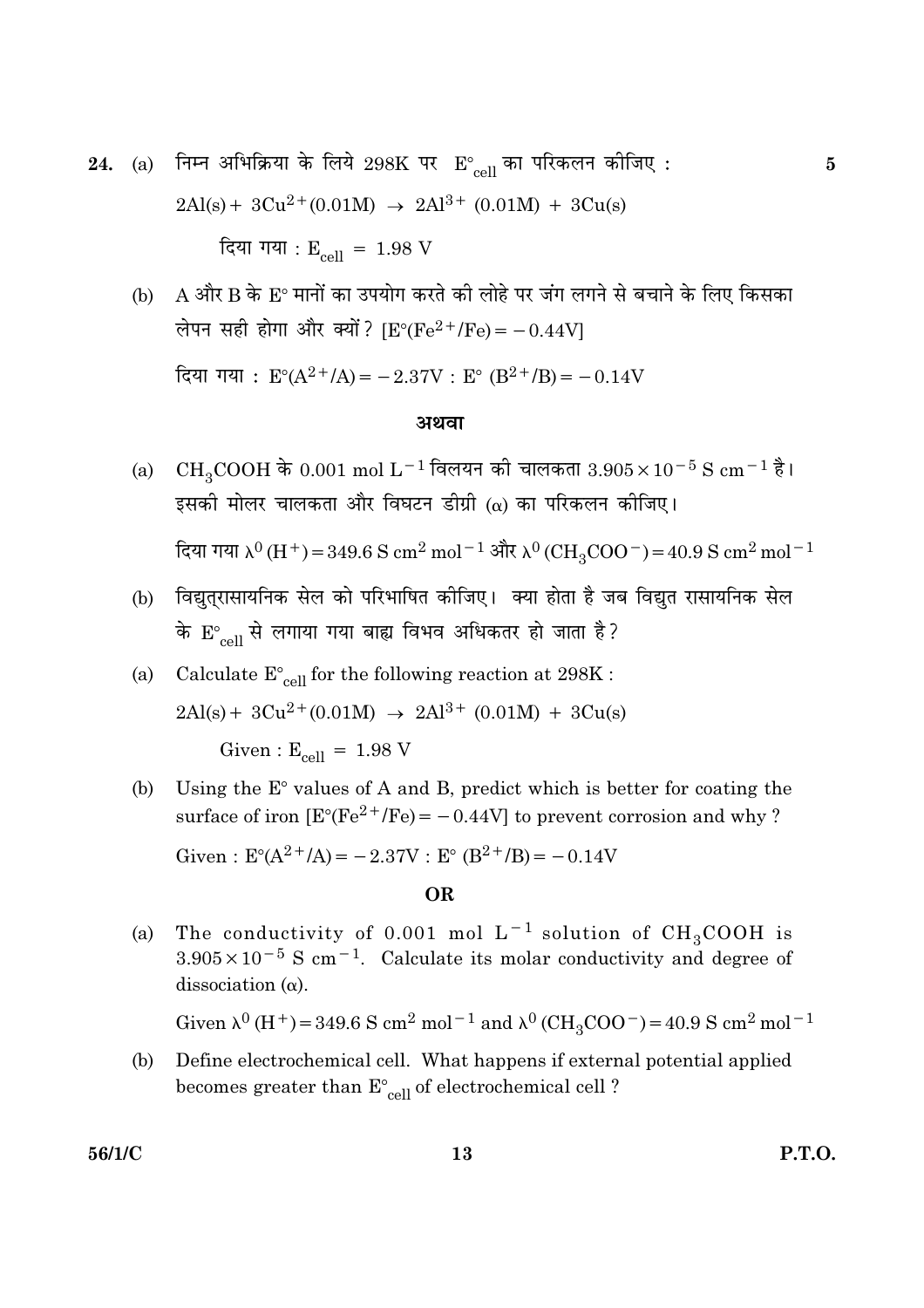$25.$  (a) निम्न को कारण सहित समझाइए :  $5$ 

- $\rm (i)$  अार्क्सोजन के साथ  $\rm Mn$  उच्चतम उपचयन अवस्था $\rm +7$  दर्शाता है जबकि फ्लुओरीन के साथ उच्चतम उपचयन अवस्था $+$ 4 ही दर्शाता है।
- $\displaystyle \mathrm{(ii)}\quad \mathrm{Cr^{2+}}$  एक प्रबल अपचायक है।
- (iii)  $Cu^{2+}$ लवण रंगीन होते हैं जबकि  $Zn^{2+}$  लवण सफेद होते हैं।
- (b) निम्न समीकरणों को पूर्ण कीजिए:
	- (i)  $2MnO_2 + 4KOH + O_2 \xrightarrow{\Delta}$
	- (ii)  $Cr_2O_7^{2-} + 14H^+ + 6I^- \rightarrow$

#### अथवा

 $3d$  सक्रमण श्रेणी के तत्व नोचे दिये जाते हैं <mark>:</mark>

Sc Ti V Cr Mn Fe Co Ni Cu Zn निम्न के उत्तर दीजिए:

(i) उस तत्व को लिखिए जो अधिकतम उपचयन अवस्था दर्शाता है। कारण दीजिए।

(+ H1%
\*K =

- $(iii)$  कौन सा तत्व केवल  $+3$  उपचयन अवस्था दर्शाता है ?
- $(iv)$  कौन सा तत्व  $+3$  अवस्था में प्रबल उपचायक है और क्यों ?
- (a) Account for the following :
	- (i) Mn shows the highest oxidation state of  $+7$  with oxygen but with fluorine it shows the highest oxidation state of  $+4$ .
	- (ii)  $Cr^{2+}$  is a strong reducing agent.
	- (iii)  $Cu^{2}$  + salts are coloured while  $Zn^{2+}$  salts are white.
- (b) Complete the following equations :
	- (i)  $2MnO_2 + 4KOH + O_2 \xrightarrow{\Delta}$

$$
\mathrm{(ii)}\quad \ \ Cr_2O_7^{2-} +14H^+ +6I^-\,\,\rightarrow
$$

**-** $14$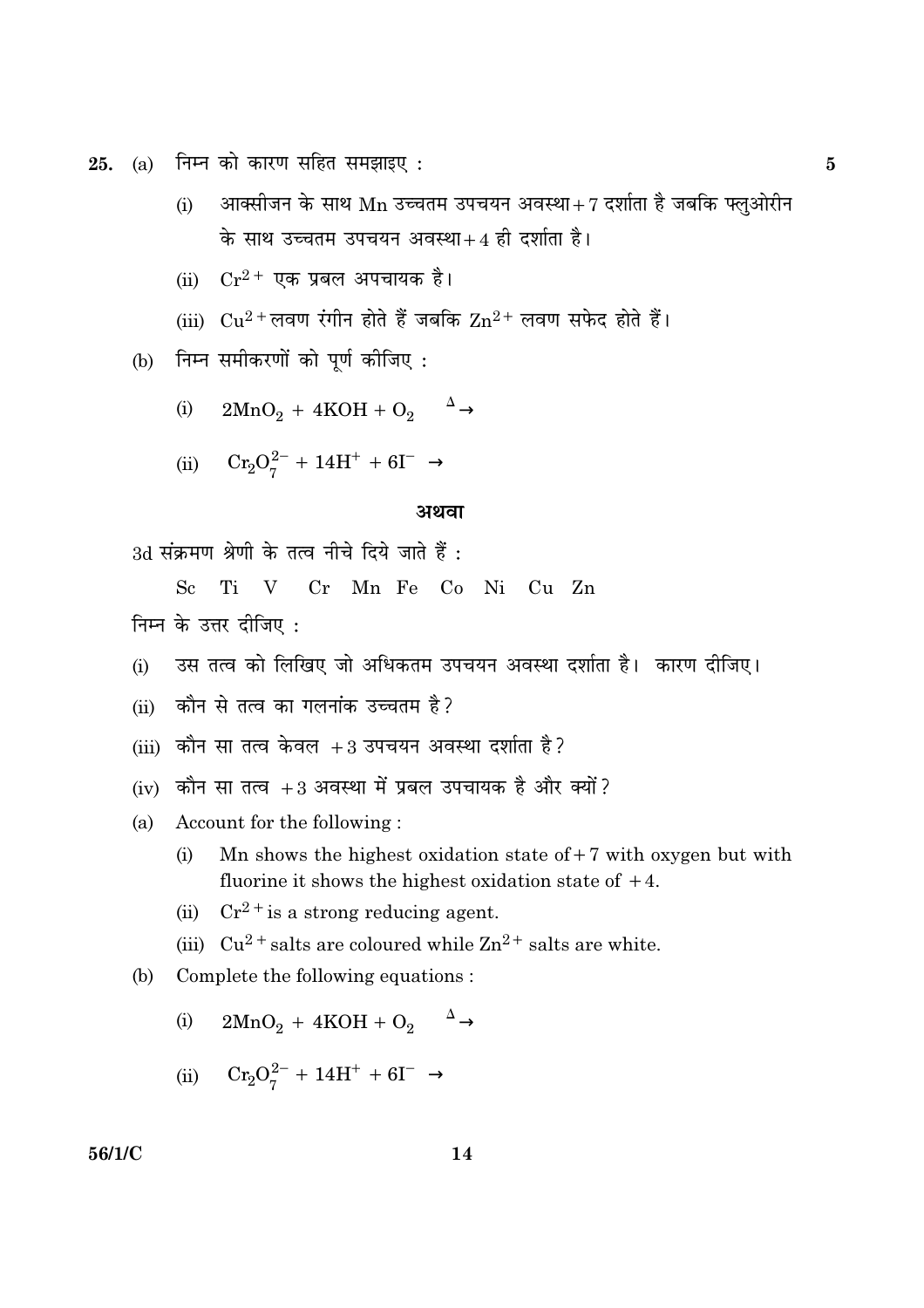The elements of 3d transition series are given as :

Answer the following:

- $(i)$ Write the element which shows maximum number of oxidation states. Give reason.
- Which element has the highest m.p?  $(ii)$
- (iii) Which element shows only  $+3$  oxidation state?
- (iv) Which element is a strong oxidizing agent in  $+3$  oxidation state and why?
- (a) निम्न अभिक्रिया में A और B की संरचनाएँ लिखिए: 26.
	- $CH_3COCl \xrightarrow{H_2, Pd-BaSO_4} A \xrightarrow{H_2N-OH} B$  $(i)$
	- (ii)  $CH_3MgBr \xrightarrow{1. CO_2} A \xrightarrow{PCl_5} B$
	- (b) निम्न की पहचान कीजिए:
		- (i)  $C_6H_5-COCH_3$  और  $C_6H_5-CHO$  में
		- (ii) CH<sub>3</sub>COOH और HCOOH में
	- निम्न को उनके बढते हुए क्वथनांक के क्रम में लिखिए :  $(c)$ CH<sub>3</sub>CHO, CH<sub>3</sub>COOH, CH<sub>3</sub>CH<sub>2</sub>OH

## अथवा

- (a) वल्फ-किश्नर अपचयन में निहित रासायनिक अभिक्रिया को लिखिए।
- (b) निम्न को न्यूक्लियोफिलिक गुणात्मक अभिक्रिया के प्रति उनके बढ़ते हुए क्रम में व्यवस्थित कोजिए :

 $C_6H_5COCH_3$ , CH<sub>3</sub> – CHO, CH<sub>3</sub>COCH<sub>3</sub>

- कार्बोक्जिलिक अम्ल कार्बोनिल. ग्रप की अभिक्रिया क्यों नहीं देता?  $\left( \mathrm{e}\right)$
- निम्न अभिक्रिया के उत्पाद को लिखिए :  $(b)$

 $\rm CH_3CH_2CH=CH-CH_2CN\ \begin{array}{l} \underline{1. \ (i-Bu)_2AlH} \\ \underline{2. \ H_2O} \end{array}$ 

(e)  $C_3H_6O$  के दो क्रियात्मक समावयवी हैं A और B । NaOH और I2, के साथ गर्म करने पर B आयडोफार्म का पीला अवक्षेप बनाता है जबकि A कोई अवक्षेप नहीं बनाता है।  $A$  और  $B$  के सत्र लिखिए।

5